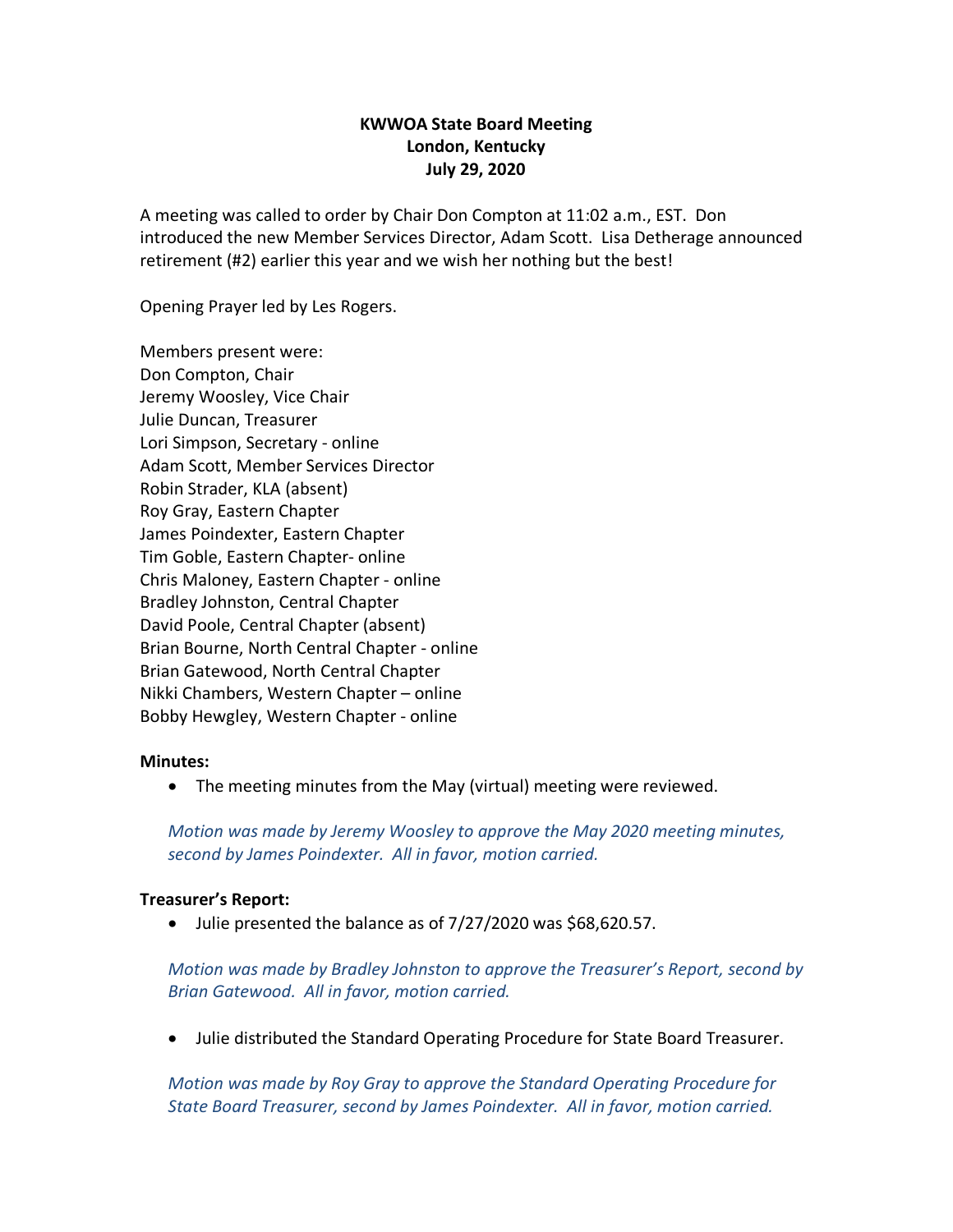### **Member Services Report:**

- Adam discussed the transactions on the website regarding new members and online training.
- Newsletter will be moved to the website.
- Adam has given Julie access to the website for invoices, receipts, reimbursements, etc.
- Ideally in the future, each chapter will have its own page within the website for upcoming training, announcements, and other communications.

# **Old Business:**

## **Chapter Updates**

- The North Central/Eastern Fall Conference will be moved to online.
- The Eastern Chapter is looking for a new Secretary/Treasurer.

#### **Website 2020**

- Discussed all the potential online training options, verifying attendees, zoom log in/out sheets and cross referencing for attendees.
- We will continue to use social media for other forms of advertising.

## **Dropbox Updates**

- Paid through 2021.
- Lori added the 2019 2020 meeting minutes.
- Discussed moving to Gsuite. Adam has investigated this.

### **Learndash**

• Nothing new to report.

### **KWWOA Inventory Items**

• The inventory and surplus items will be listed on the website under Resources.

### **New Business:**

### **Online Training update:**

- Great turn out. Zoom charging \$100 per month.
- Discussed providing a training class on "How to" use the KWWOA website at the 2021 conference.

### **DCA Deadline**

• Renewal without penalty extended to September 30.